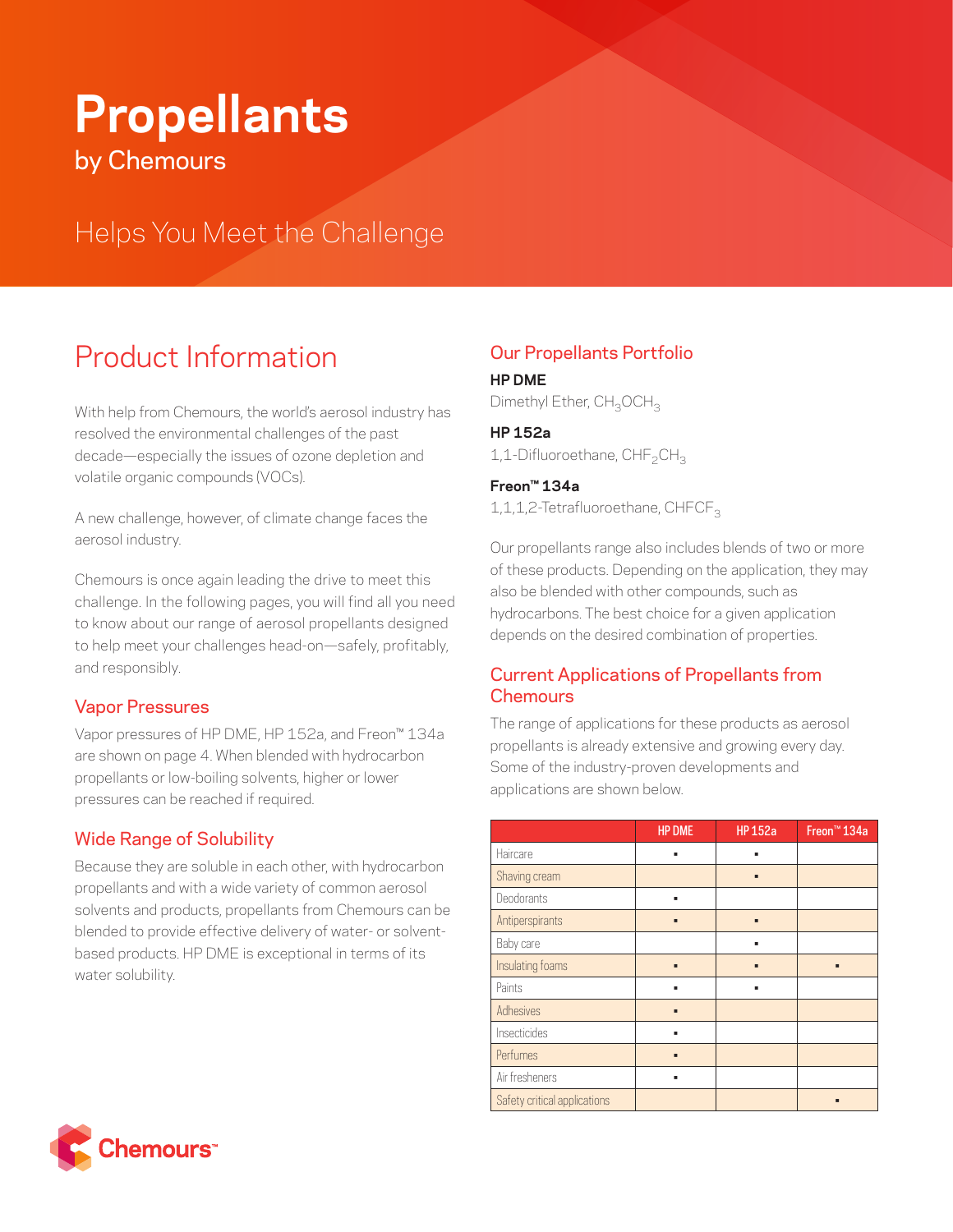#### **Can I use propellants from Chemours in my formulation?**

#### HP DME

#### **Solubility in water**

Can reduce formulation costs by allowing substitution of water for more expensive solvents, such as alcohol.

- Decreases foaming of water-based aerosols.
- Some water-based formulations, are less viscous than those containing hydrocarbons.
- Can provide single-phase formulations, where use of other propellants would result in two-phase formulations.

#### **Solubility in organics**

• High solvency of polymeric resins (for example, hairsprays, adhesives, etc.).

#### **Aerosol flammability**

• Although flammable, HP DME allows the formulation of nonflammable aerosols with water.

#### **Medium-high vapor pressures**

- Produces medium-high pressure dry sprays when used alone or in blends.
- Produces low-pressure sprays when formulated with solvents.

#### **Hydrolytic stability**

• Remains stable over a broad pH range.

## HP 152a

#### **Medium-high vapor pressure**

- Produces medium-high pressure dry sprays when used alone or in blends.
- Produces low-pressure sprays when formulated with solvents.

#### **Hydrolytic stability**

• Remains stable over a broad pH range.

#### **Aerosol flammability**

• Although flammable, HP 152a can be used to formulate aerosols (posing a lower flammability hazard to the user).

# Freon™ 134a

Chemours does not support the use of Freon™ 134a as a propellant in high-volume aerosol personal products. We sell Freon<sup>™</sup> 134a into limited commercial applications.

Long-term, we view it being used in aerosol products that recently used CFCs or HCFCs, because of legitimate concerns about the flammability of the product.

#### **Aerosol flammability**

• Freon™ 134a is nonflammable.

## Propellant blends

The optimum propellant for a given aerosol formulation is often a mixture of two or more propellants from Chemours or one of our propellants and hydrocarbons. Information on the physical properties of a large number of blends for a variety of formulations is available from Chemours.

## **Azeotropes**

#### **Propellants from Chemours azeotropes and their weight percent are:**

| <b>HP DME/Propane</b> | (18/82) |
|-----------------------|---------|
| HP DME/152a           | (46/54) |
| HP DME/134a           | (51/49) |
| HP 152a/Propane       | (46/54) |
| HP 152a/Isobutane     | (75/25) |
| HP 152a/n-Butane      | (85/15) |
| Freon™ 134a/Propane   | (64/36) |
| Freon™ 134a/Isobutane | (80/20) |
| Freon™ 134a/n-Butane  | (88/12) |

The vapor pressure of the HP DME/152a is nearly identical to that of its components. The hydrocarbon-based azeotropes of HP 152a and Freon™ 134a have vapor pressures significantly higher than either of the components forming them.

Because the vapor pressures of HP DME and HP 152a are essentially identical, compositions far removed from that of the azeotrope do not undergo fractionation, even during vapor-phase discharge.

#### Non-azeotropic mixtures

The liquid composition of standard (non-azeotropic) mixtures of propellants from Chemours remains essentially constant, as the aerosol product is discharged through a standard valve by liquid phase delivery. Non-azeotropic mixtures can fractionate, however, resulting in preferential loss of the lower-boiling (that is, higher vapor pressure) component when using vapor tap valves, during accidental spills, or through vapor phase loss of the propellant in storage. Detailed information is available from Chemours.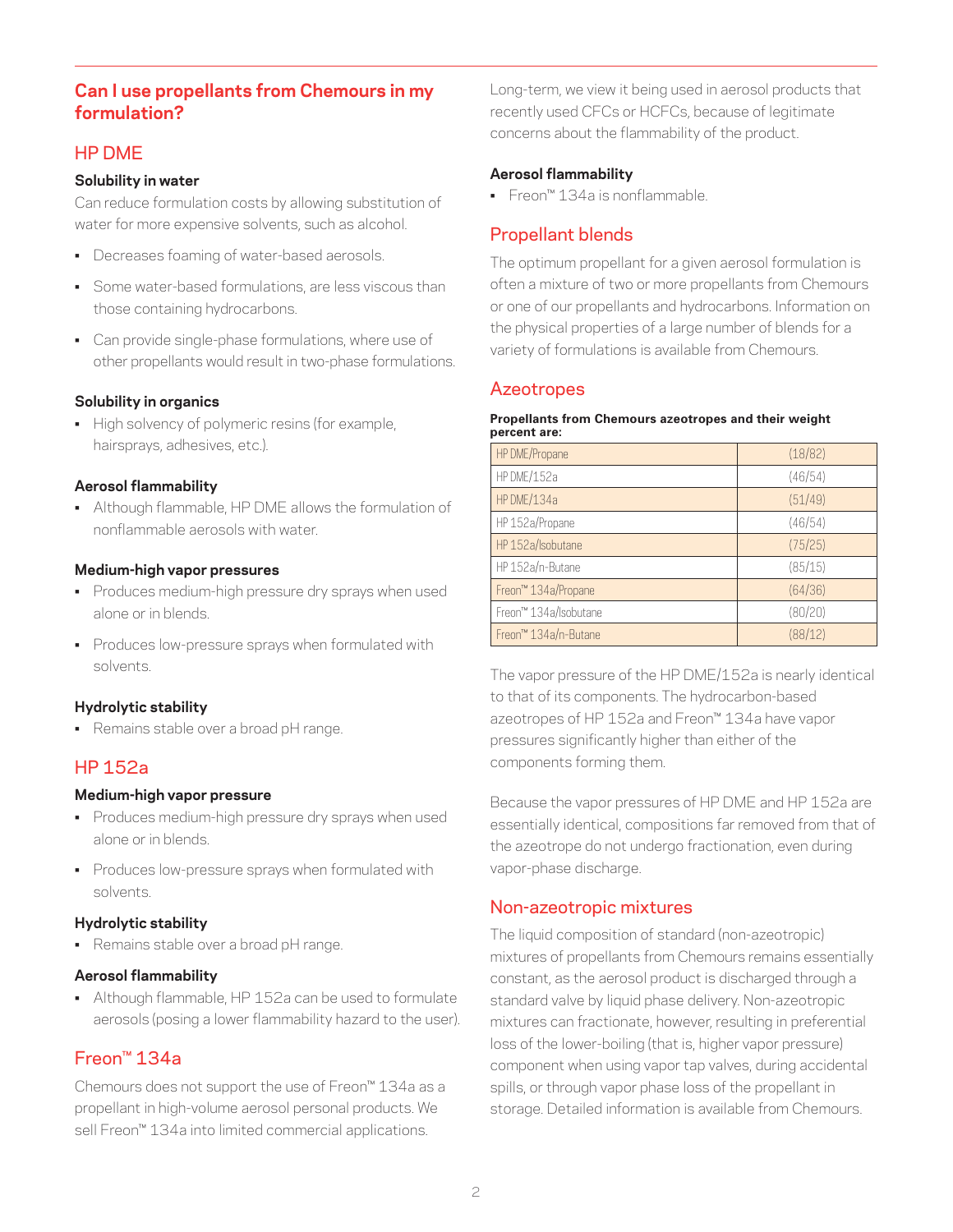## **Propellants from Chemours and the environment**

Chemours offers products and services to help the aerosol industry meet environmental challenges safely.

## Ozone depletion

The current propellants from Chemours, as listed in this bulletin, has an ozone depletion potential (ODP) of zero.

# Photochemical reactivity

The issue of volatile organic compounds (VOCs) has been an environmental challenge for the aerosol industry in the USA. It will most likely become a challenge to be faced in many other countries.

Propellants from Chemours are either non-VOC (HP 152a and Freon™ 134a) or help in meeting the VOC challenge (HP DME and water).

The table below compares the ODP of various propellant products as well as their  $CO<sub>2</sub>$  global warming potential (GWP) and their VOC status.

|                                         | <b>HP DME</b><br>(DME) | <b>HP 152a</b><br>(HFC 152a) | Freon <sup>™</sup><br>134a (HFC<br>134a | <b>Butane</b> |
|-----------------------------------------|------------------------|------------------------------|-----------------------------------------|---------------|
| ODP                                     |                        |                              |                                         |               |
| GWP (100 yr Integrated<br>Time Horizon) | Negligible             | 124                          | 1,430                                   | Negligible    |
| VOC                                     | Yes                    | No                           | No                                      | Yes           |

# **Properties of propellants from Chemours** Physical properties

The basic physical properties of our three Freon™ propellants, detailed in the table below, can be summarized as follows:

HP DME is a medium-high pressure propellant with a high degree of solubility in water (weight percent at autogenous pressure) and high solvency. It is miscible with most conventional solvents. Its lower explosive limit (LEL) in air is higher than that of hydrocarbon propellants.

HP 152a is similar to HP DME in vapor pressure; but, has a low water solubility, is a moderately weak solvent, and is flammable but similar to HP DME, and has a LEL about twice that of hydrocarbons.

Freon™ 134a is our only nonflammable propellant. It has low water solubility and is a poor solvent.

# **Stability**

Propellants from Chemours are stable when used alone or with conventional aerosol solvents (for example, alcohols, esters, and ketones) under general aerosol storage and use conditions. As is industry practice for new aerosol formulations, storage testing is recommended.

HP DME is not prone to peroxide formation in the pure state or in aerosol formulations.

Propellants from Chemours are hydrolytically stable over a broad pH range.

# **Solubility**

Propellants from Chemours cover the range of Kauri-butanol values from about 8-60. They are miscible with each other, with hydrocarbon propellants, and with a variety of common aerosol solvents, such as alcohols.

HP DME has high solubility in both polar and non-polar solvents. It has 35 wt% solubility in water and is the only liquefied gas aerosol propellant that allows formulation of single-phase products with large amounts of water. Formulations of HP DME with water and alcohol are of particular interest, because the addition of a small amount of alcohol causes complete miscibility of HP DME and water in all proportions.

HP 152a has low solubility in water, but tolerates a few percent water in propellant/alcohol formulations with no phase separation.

# **Toxicity**

Extensive animal studies have shown that propellants from Chemours pose no hazard to man relative to systemic toxicity, carcinogenicity, mutagenicity, or teratogenicity at or below an occupational exposure limit (8-hr TWA) of 1,000 ppm, the highest value allowed for organic compounds. More detailed information on the toxicity of our propellants is available from Chemours.

# Liquid density

HP DME has a liquid density similar to that of hydrocarbon propellants. The density of the other propellants from Chemours ranges from 1.4-1.9 times greater, resulting in heavier container fill weights that can enhance consumer appeal.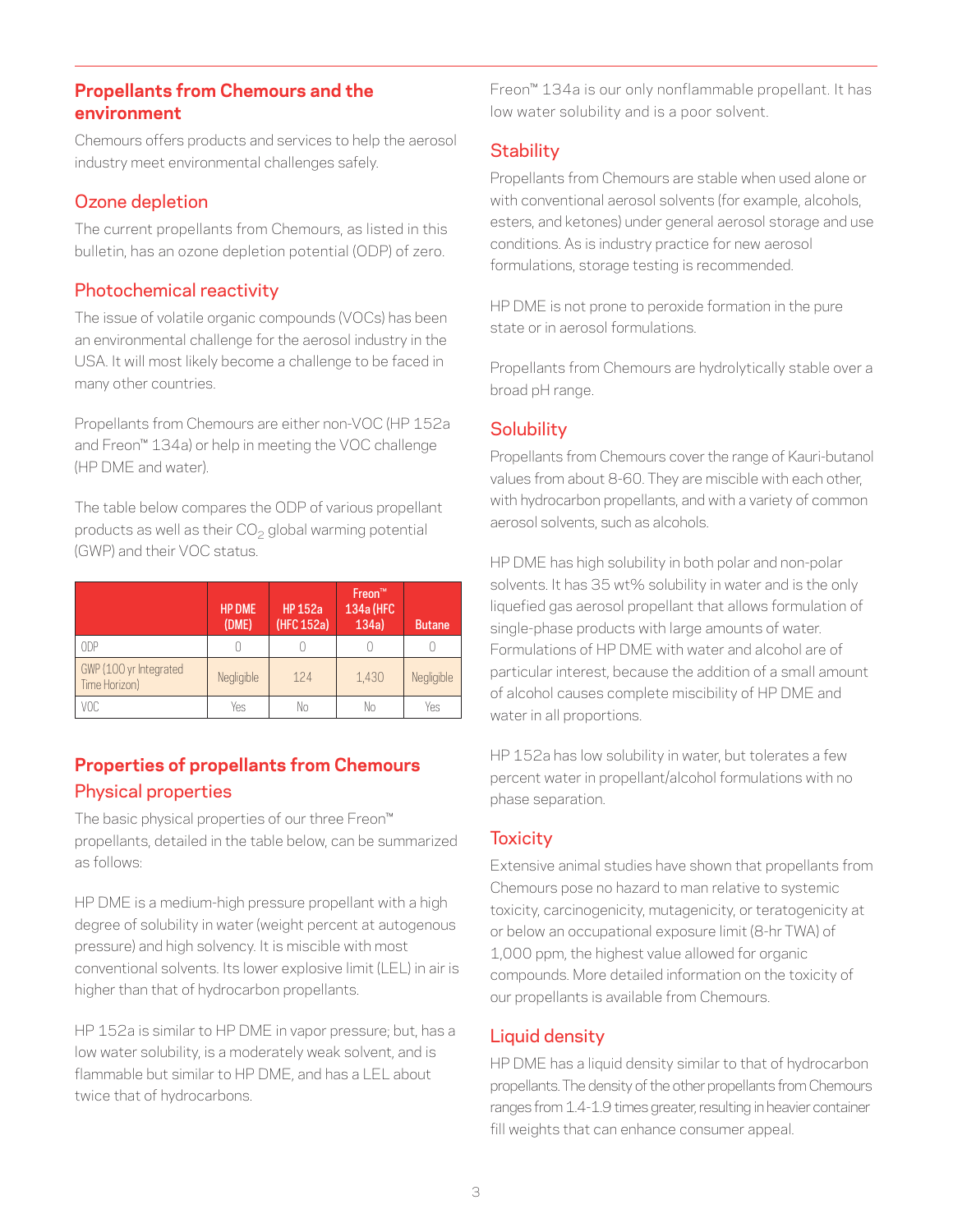# Flammability of propellants from Chemours

Product safety has always been an important issue in the aerosol industry.

HP DME and HP 152a are flammable. Freon™ 134a is nonflammable.

However, the flammability of a pure propellant may not reflect the flammability of the total formulation of which it is a part. Therefore, tests should be run on final formulations to measure the hazard they may pose to the user. More detailed information is available from Chemours.

# Physical Properties of Propellants from Chemours

|                                   | HP DME Dimethyl Ether, CH <sub>3</sub> OCH <sub>3</sub> | HP 152a 1,1-Difluoroethane, CHF <sub>2</sub> CH <sub>3</sub> | Freon <sup>™</sup> 134a<br>1,1,1,2-Tetrafluoroethane, CH <sub>2</sub> FCF <sub>3</sub> |
|-----------------------------------|---------------------------------------------------------|--------------------------------------------------------------|----------------------------------------------------------------------------------------|
| Molecular Weight                  | 46.1                                                    | 66.1                                                         | 102.0                                                                                  |
| <b>Boiling Point,</b>             |                                                         |                                                              |                                                                                        |
| $\circ$ C                         | $-24.8$                                                 | $-25.0$                                                      | $-26.1$                                                                                |
| $^{\circ}$ F                      | $-12.7$                                                 | $-13.0$                                                      | $-14.9$                                                                                |
| Vapor Pressure                    |                                                         |                                                              |                                                                                        |
| at 20°C, bar                      | 4.09                                                    | 4.16                                                         | 4.67                                                                                   |
| at 50°C, bar                      | 10.55                                                   | 10.79                                                        | 12.22                                                                                  |
| Vapor Pressure                    |                                                         |                                                              |                                                                                        |
| at 70°F, psig                     | 63                                                      | 63                                                           | 71                                                                                     |
| at 130°F, psig                    | 174                                                     | 177                                                          | 199                                                                                    |
| Liquid Density                    |                                                         |                                                              |                                                                                        |
| at 20°C, g/cc                     | 0.66                                                    | 0.91                                                         | 1.22                                                                                   |
| at 50°C, g/cc                     | 0.61                                                    | 0.83                                                         | $1.10$                                                                                 |
| <b>Liquid Density</b>             |                                                         |                                                              |                                                                                        |
| at 70°F, g/cc                     | 0.66                                                    | 0.91                                                         | 1.22                                                                                   |
| at 130°F, g/cc                    | 0.60                                                    | 0.82                                                         | 1.08                                                                                   |
| Solubility in Water               |                                                         |                                                              |                                                                                        |
| at 20°C, wt%                      | 35                                                      | 1.7                                                          | 0.95                                                                                   |
| at 70°F, wt%                      | 35                                                      | 1.7                                                          | 0.95                                                                                   |
| Water Solubility in Propellant    |                                                         |                                                              |                                                                                        |
| at 20°C, wt%                      | $\,6\,$                                                 | 0.17                                                         | 0.095                                                                                  |
| at 70°F, wt%                      | 6                                                       | 0.17                                                         | 0.095                                                                                  |
| Solubility Parameter              | 7.3                                                     | 7.0                                                          | 6.6                                                                                    |
| Kauri-Butanol Number              | 60                                                      | 11                                                           | $\, 8$                                                                                 |
| Flammability Limits in Air, vol % | $3.3 - 18.0$                                            | $3.9 - 16.9$                                                 | None                                                                                   |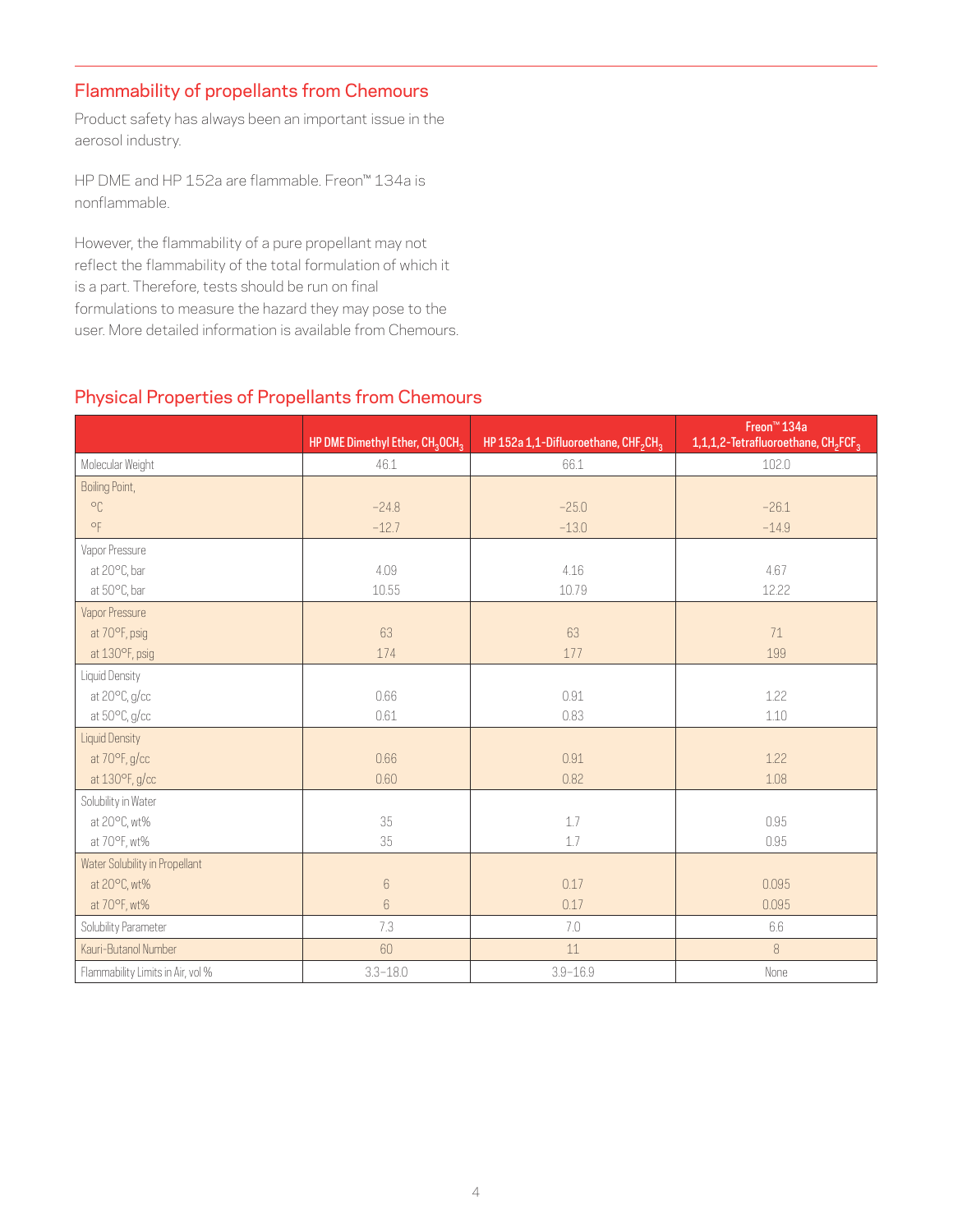## **Can I use propellants from Chemours in my equipment?**

#### Packaging

Chemours offers the following general recommendations for guidance, but recommends that packaging decisions be made jointly with component suppliers.

## Valve stem and cup gaskets

Laboratory linear swell data for elastomers in the liquid phase of our propellants is available from Chemours. Swelling data can serve as a useful guide in selecting elastomers. However, other factors, such as the amount of extraction, tensile strength, and degree of hardness of the exposed elastomer, must be considered. Final gasket choice also depends on the gasket material's compatibility with all of the formulation ingredients, including the actives. Storage tests on final aerosol formulations are required to ensure that the correct material has been chosen. Consultation with valve suppliers is also recommended before final choice.

## Valves

Special care must be taken when using vapor tap valves. With a formulation containing a single propellant or an azeotrope, an oversize tap can result in propellant loss before all the container contents have been discharged. With a non-azeotropic propellant blend or a high solvent-topropellant ratio, fractionation could occur, causing a change in pressure.

## **Containers**

Formulations that contain water may require corrosion inhibitors, which should be chosen on the basis of storage stability tests.

HP DME should be thoroughly tested before packaging in lined containers, because of the high solvency of the propellant.

## Handling

All national, local, and other regulatory agency requirements must be satisfied before a new storage and loading facility is brought into service. Some suggestions are given here based on Chemours experience to date. They are not intended to exhaust the subject. Additional information can be obtained from Chemours.

Chemours offers a safety audit inspection of the customer's storage and loading facilities by technical specialists in conjunction with the first delivery of HP DME to the customer's premises.

#### **Electrical equipment**

Freon™ 134a is nonflammable when used alone and, thus, requires no explosion-proof equipment. But, when it is blended with other propellants from Chemours or with hydrocarbons, the blend should be handled in explosionproof equipment.

HP DME, HP 152a, and blends containing these products should be handled in explosion-proof equipment.

A separate loading facility is recommended for flammable propellants. All equipment must be explosion-proof and of the proper electrical rating.

Flammable-gas detectors are recommended. Infrared or sensing flame devices can be used with all propellants from Chemours. Hot wire detectors are not recommended for use with halogenated propellants. Additional information is available from Chemours.

#### **Equipment seals**

For HP 152a and Freon™ 134a, seals of Neoprene W are recommended. For HP DME, Kalrez® is the only elastomer known that shows good resistance to swelling in laboratory immersion tests. However, mechanical factors in actual plant use could influence material selection. Silicone O-rings encapsulated in Teflon™ are recommended generally for HP DME, including undercap filling machines. Chemours should be contacted for specific information.